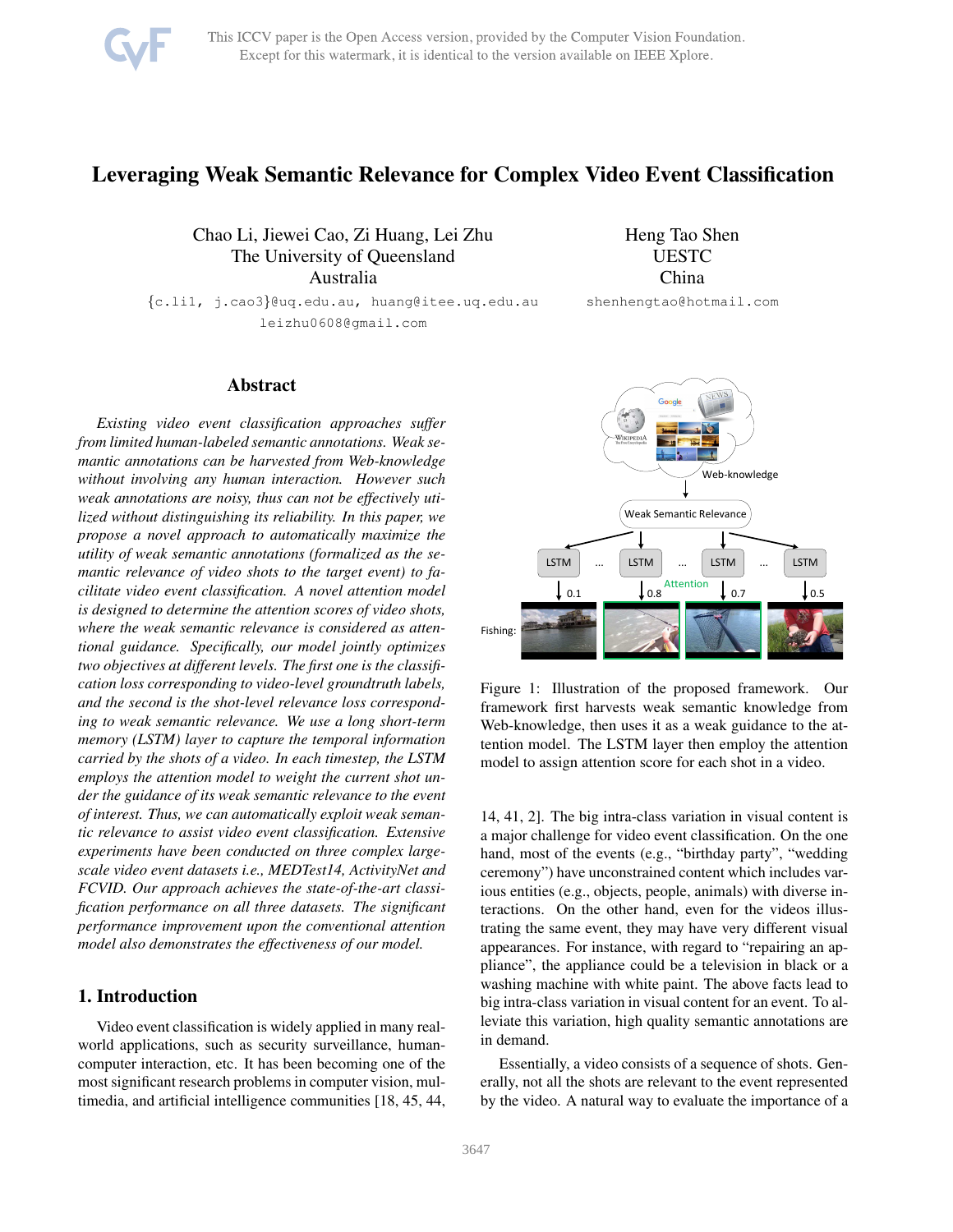video shot to its belonging event is exploiting its semantic relevance [1, 30, 10] to the event of interest. Specifically, when classifying a video, we wish to pay more attention on the shots with high semantic relevance to the target event, and neglect the ones with low relevance. How to assign semantic annotations to each video shot and how to measure its relevance to the target event are two major research issues to address in video event classification.

In some recent works [1, 30, 10], a small number of event-related semantic concepts (less than 100) are predefined. Concept detectors are then trained on the manually annotated video shots. The response scores of testing video shots w.r.t these detectors are used as semantic relevance to the target event. To prepare the annotated video training set, a large amount of human effort is required. Moreover, when a new event comes, it needs to annotate each video again. In contrast to the prohibitive labour cost on obtaining sufficient semantic annotations for every shot in millions of videos, Li et al. [18] propose to automatically discover latent concepts in a data-driven manner. Furthermore, weak semantic relevance can be conveniently gained from easily accessible Web-knowledge [6, 29]. For instance, in [20, 6], event-related Web images are downloaded from Google and Flickr by directly searching the event names. The authors assume these Web images are in high relevance to their corresponding events and can be used in fine-tuning CNNs for video event classification. In [38], CNNs pre-trained on object and scene classification tasks are respectively applied on videos. The probabilistic outputs of these CNNs are considered as semantic relevance w.r.t object and scene respectively, which are further used as the input features to a fusion network.

Once a reliable semantic relevance has been achieved, a straightforward way to utilize it is to directly combine it with low-level shot features (e.g., SIFT [19], STIP [17], Dense Trajectory [35] ). For example, before aggregating the shot features of a video into a global bag-of-words (BoW) vector, we can weight them by their semantic relevance to the target event. However the weak semantic relevance gained from Web-knowledge is not always reliable yet even noisy due to the domain gap [40, 29] between the Web-knowledge and the videos. Directly employing it without distinguishing its reliability can not maximize its utility. Even worse, it may bring noise to the final representation, resulting in inferior classification performance.

Motivated by the above facts, we propose a long shortterm memory (LSTM) [9] framework with a novel attention model which takes semantic relevance gained from Webknowledge as weak guidance. Attention model [23] is recently used on image and video captioning tasks [39, 43, 42]. When a caption is being generated for an image, the caption model pays attention to different regions in each step. Inspired by their success, we design a novel attention model to automatically evaluate the weight of current testing video shot based on its weak semantic relevance to the event of interest. As aforementioned, the semantic relevance generated from Web-knowledge is weak and noisy. To maximize its utility, the proposed attention model assigns attention score to the current video shot automatically in each timestep by taking the semantic relevance as a weak guidance rather than simply considering the semantic relevance as the weight of each shot. The score of a testing video to a target event will be then computed based on its weighted shots.

The contributions of our work are summarised as follows:

- To leverage weak semantic relevance for video event classification, our framework jointly optimizes two objectives at two levels. The first one is the classification loss corresponding to the video-level groundtruth label, and the second one is the shot-level relevance loss corresponding to the weak semantic relevance.
- To maximize the utility of weak semantic relevance for video event classification, we propose a novel attention model. Instead of entirely following the weak semantic relevance, the proposed attention model takes it as a weak guidance to automatically weight each testing video shot.
- We conduct extensive experiments on three large-scale video event datasets, i.e., MEDTest14, ActivityNet and FCVID. The experimental results demonstrate the effectiveness of the proposed framework w.r.t leveraging weak semantic relevance for video event classification. We achieve state-of-the-art classification performance on all of these three datasets.

## 2. Related Works

Complex video event classification has attracted wide attention in computer vision, multimedia and artificial intelligence communities. The major challenge to complex video event classification is the high intra-class variation caused by unconstrained content and various visual appearances. To alleviate this issue, methods utilizing semantic information have been proposed [1, 30, 10, 25, 12, 13, 32]. However methods based on human-labelled semantic information [1, 30, 10] require large amount of human effort to create and maintain a semantic information database. Alternatively, in some recent works [6, 29], the methods exploiting Web-knowledge are proposed for zero-shot video event classification. These methods harvest semantic relevance from Web-knowledge, which are utilized by applying heuristic algorithms. Jain et al. [11] use ImageNet objects to encode unseen video classes via semantic embedding. Gan et al. [5] fine-tune a CNN that are pre-trained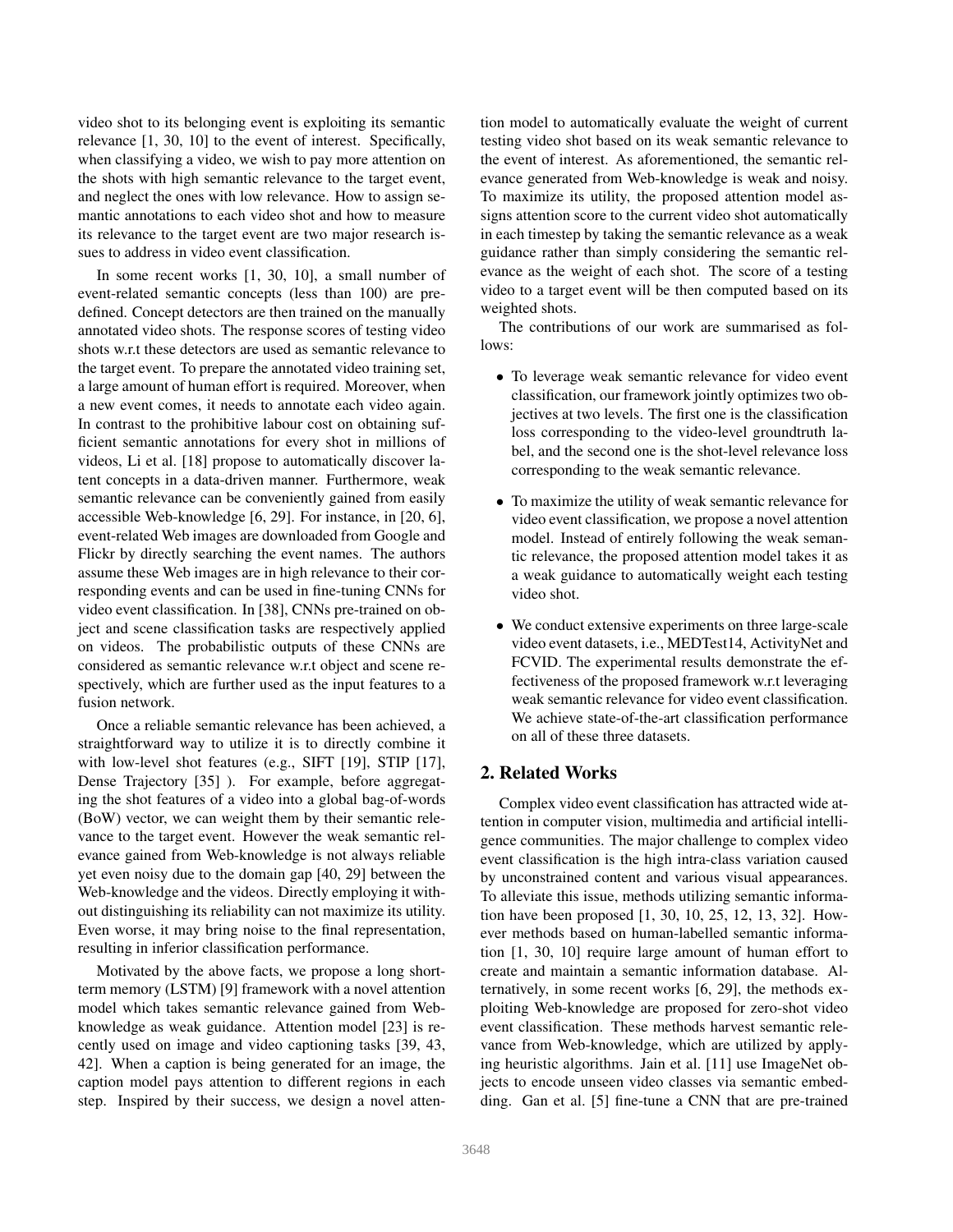on ImageNet for video event classification and evidence recounting. In [20, 6], Web images related to events are collected from Google and Flickr by directly searching the event names. The authors assume these Web images are in high relevance to their corresponding events, which can be used in fine-tuning CNNs for video event classification. In [38], CNNs pre-trained on object and scene classification tasks are respectively applied on videos. The probabilistic outputs of these CNNs are considered as semantic relevance w.r.t object and scene respectively, which are further used as the input features of a fusion network. Chang et al. [3] sort the video shots by their semantic relevance, based on which an isotonic regularizer is developed to exploit the ordering information. Different from the above related works, we use semantic relevance generated from Web-knowledge as a weak guidance to our proposed attention model, where an attention score will be assigned to current video shot in each timestep. The whole process is automatic without human interfering.

Video event has plentiful temporal information. For example, the event "birthday party" typically consists of the following activities in sequence: "people singing", "blowing out candles", "applauding", and "cutting cake". Unfortunately, this valuable temporal information is usually neglected by traditional methods (e.g., BoW) for video event classification. In our proposal, we use LSTM [9] to capture the temporal information in complex events. LSTM is a type of the recurrent neural network (RNN) [9], which memorizes useful patterns of preceded observations to provide long range context for the prediction of the current step. There are many applications of LSTM such as sentiment analysis, machine translation, image captioning, etc. [31, 34].

Attention model [23] is recently introduced for image and video captioning tasks [39, 43, 42]. In their models, the current caption word is generated by paying different attentions on different image regions or different video shots in each timestep. The attention models they proposed are only guided by the groundtruth of the captions. Different from these traditional attention models, we design a novel one, which is not only supervised by the video-level groundtruth labels but also takes into account the semantic relevance as a weak guidance to generate attention scores. The proposed attention model aims to maximizes the utility of the weak semantic relevance to assist video event classification.

### 3. The Proposed Approach

In this section, we propose a framework for video event classification, which consists of a novel attention model to generate an attention score for each shot and an LSTM layer to capture the temporal information embedded in video shots. Importantly, the proposed attention model takes the weak semantic relevance as a guidance, where the utility of



Figure 2: Demonstration of the proposed framework.  $x^t$ represents the feature of shot  $t$ .  $h<sup>t</sup>$  corresponds to the temporal representation returned by LSTM at time t.  $\alpha^t$  is the attention score for shot  $t$ , which is evaluated by the proposed attention model. Our framework jointly optimizes two objectives at two different levels respectively. One is the relevance loss at shot-level, and the other one is the classification loss at video-level.

weak semantic relevance is effectively exploited to serve the video event classification.

#### 3.1. Weak Semantic Relevance Extraction

In this work we use ImageNet [26] and publicly available NLP corpus such as Wikipedia Dump [37] as our sources of computing weak semantic relevance. The ImageNet dataset has  $C = 1000$  categories, each of which comes with an entity description (e.g., laptop computer, german shepherd dog). Assume there are a number of  $E$  events in our video dataset. Each event has a text description. We use a Word2Vec embedding [22] that pre-trained on massive natural language corpus to evaluate the semantic relevance between the ImageNet category and the target event based on their text descriptions. In Word2vec embedding, each word is embedded in a continuous vector space. Two words with similar semantic meanings have close Cosine distance in this vector space [24, 22, 21]. Note that, for a description with multiple words, we use the average of these word vectors as its final representation. Now, for each event  $e \in [1, E]$  we obtain a *C*-dimensional relevance score vector  $\mathbf{S}^e \in \mathbb{R}^C$ , in which each element indicates the relevance of the corresponding category to the target event  $e$ .

For a video  $v_i$ , we first segment it into a sequence of shots and sample one frame from each as its representation. For each shot  $t$ , a deep CNN [16, 28] pre-trained on ImageNet is used to output a 1000-way vector  $p_i^t$ , which is a probability distribution over 1000 ImageNet categories. In  $[3]$ , the final semantic relevance score of the t-th shot to the target event  $e$  is defined as the probabilistic expectation of the relevance scores over all 1000 categories.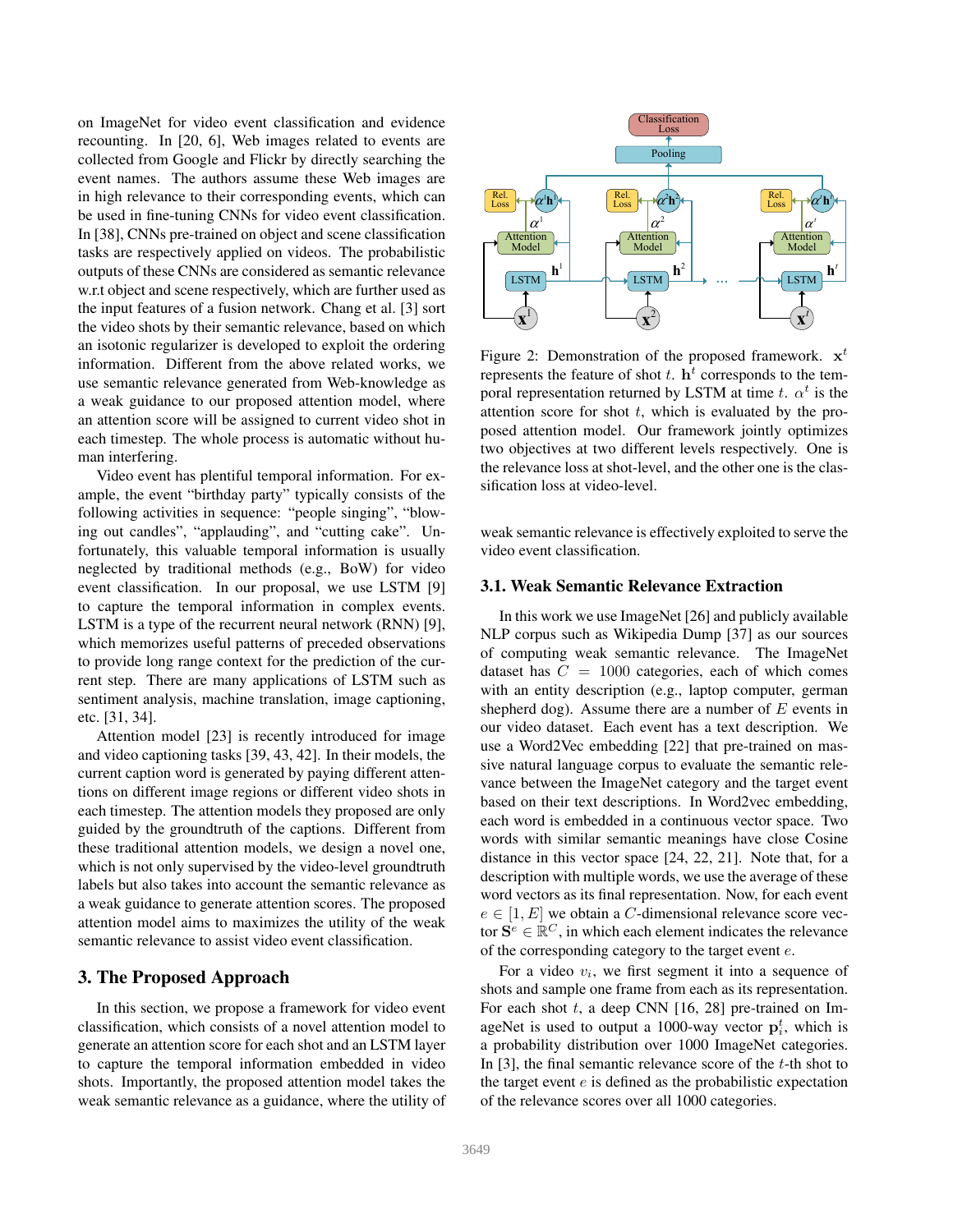$$
r_i^{t,e} = \sum_{c=1}^{C} p_{i,c}^t S_c^e
$$
 (1)

where  $p_{i,c}^{t}$  is the c-th element in the probability vector of the t-th shot in video  $v_i$ . However, the long tail of this distribution may pollute the final semantic relevance. Inspired by [11], we select the top 50 most responsive elements in  $\mathbf{p}_i^t$  and re-normalize them with softmax. The expectation over this new distribution is taken as our final semantic relevance.

This type of semantic relevance is generated from both image domain and natural language domain. Semantic gaps certainly exist among language, image and video domains, resulting in low reliability compared with human-labelled semantic relevance. Hence we call it weak semantic relevance. Note that it is only one method to calculate relevance. Other methods such as heuristic algorithm proposed in [29] can also be applied in our framework.

#### 3.2. Problem Formulation

Suppose we have N labelled videos  $(v_i, l_i)$  in the training set, where  $i \in [1, N], \mathbf{l}_i \in \{0, 1\}^E, \mathbf{l}_i^e$  indicates whether  $v_i$  belongs to event  $e$ . The feature of the t-th shot from video  $v_i$  is represented as  $\mathbf{x}_i^t$ , where  $t \in [1, M_i]$  and  $M_i$  is the total number of shots in  $v_i$ . Each video  $v_i$  is associated with a weak relevance vector  $\mathbf{r}_i^e \in \mathbb{R}^{M_i}$ , in which each element  $r_i^{t,e}$  corresponds to the relevance score of shot  $x_i^t$  to the target event e. We denote the set of all videos and labels as V and L respectively, and the set of relevance vectors of all videos as  $R$ . Under the guidance of the weak semantic relevance, the proposed attention model evaluates the attention score  $\alpha_i^{t,e}$  for video shot  $\mathbf{x}_i^t$  with regard to event e. The proposed framework pays different attentions to different shots when conducting classification.

To effectively leverage weak semantic relevance in our framework, we aim to maximize its utility with the attention model. To this end, we formulate the video event classification task assisted by weak semantic relevance by jointly optimizing the following two losses at two different levels respectively:

$$
Loss(V, L, R) = (1 - \lambda_a)L_c(V, L) + \lambda_a L_a(V, R) \quad (2)
$$

where  $L_c(V, L)$  is the classification loss corresponding to the groundtruth labels L, and  $L_a(V, R)$  is the relevance loss at shot-level with respect to the guidance from weak semantic relevance R received by the attention model.  $\lambda_a$  is the parameter controlling the contribution of the guidance from the weak semantic relevance.

With Equation (2) as the objective function of the overall framework (illustrated in Fig. 2), we develop the specific formulations of  $L_c(V, L)$  and  $L_a(V, R)$  in the following sections.

### 3.3. Video Event Classification by Paying Attention to Relevant Shots

It is a natural way to focus attention on relevant shots when performing classification on an event video. To achieve that, we use an attention score to measure the relevance of each video shot to its target event. The LSTM layer [9] in our framework is designed to capture the temporal information carried by the shots in a video. In each timestep, the LSTM unit returns the representation for the current shot, which memorizes useful patterns observed in its preceded video shots. We classify a video based on the representation sequence produced by the LSTM layer and the attention score assigned by the proposed attention model. The probability of video  $v_i$  being classified to the event *e* is denoted as  $p_i^e$ , which is formally defined as:

$$
p_i^e = f(\bar{\mathbf{h}}_i^e; \mathbf{w}_f) = \frac{\exp(\mathbf{w}_f^e \cdot \bar{\mathbf{h}}_i^e)}{\sum_{j \in [1, E]} \exp(\mathbf{w}_f^j \cdot \bar{\mathbf{h}}_i^j)}
$$
  
\n
$$
\bar{\mathbf{h}}_i^e = \frac{1}{Z_i^e} \sum_{t=1}^{M_i} \alpha_i^{t,e} \cdot \mathbf{h}_i^t
$$
  
\n
$$
\mathbf{h}_i^t = g_l(\mathbf{x}_i^t, \mathbf{h}_i^{t-1}; \mathbf{w}_l)
$$
  
\n
$$
Z_i^e = \sum_{t=1}^{M_i} \alpha_i^{t,e}
$$
  
\nwhere  $t \in [1, M_i], e \in [1, E]$ 

where  $f(\cdot; \mathbf{w}_f)$  is the softmax scoring function, parameterized by  $w_f$ .  $[\mathbf{h}_i^1, \mathbf{h}_i^2, ..., \mathbf{h}_i^{M_i}]$  is the representation sequence produced by the LSTM layer, where  $h_i^t$  is the representation returned by the LSTM layer in timestep t. It is further weighted by the attention score sequence  $[\alpha_i^{1,e}, \alpha_i^{2,e}, ..., \alpha_i^{M_i,e}]$  evaluated by the proposed attention model. The weighted average of this representation sequence, i.e.,  $\bar{\mathbf{h}}_i^e$ , is taken as the input by the softmax function f.  $g_l(\cdot, \cdot; \mathbf{w}_l)$  is the updating function within each LSTM unit and  $w_l$  is the corresponding parameters. The attention score  $\alpha_i^{t,e}$  for shot  $\mathbf{x}_i^t$  with regard to event e is calculated in each timestep by the attention model.

Accordingly, we define the video-level classification loss as the following categorical cross-entropy loss:

$$
L_c(V, L) = -\frac{1}{N} \sum_{i=1}^{N} \sum_{e=1}^{E} l_i^e \log(p_i^e)
$$
 (4)

Note that, for a video with multiple labels, we normalize its label vector  $l_i$  by  $L_1$  norm to get a probability vector.

### 3.4. The Proposed Attention Model

The attention model [23] is recently incorporated in LSTM framework for sequence generation task, such as image captioning [23, 43, 39] and video captioning [42]. Its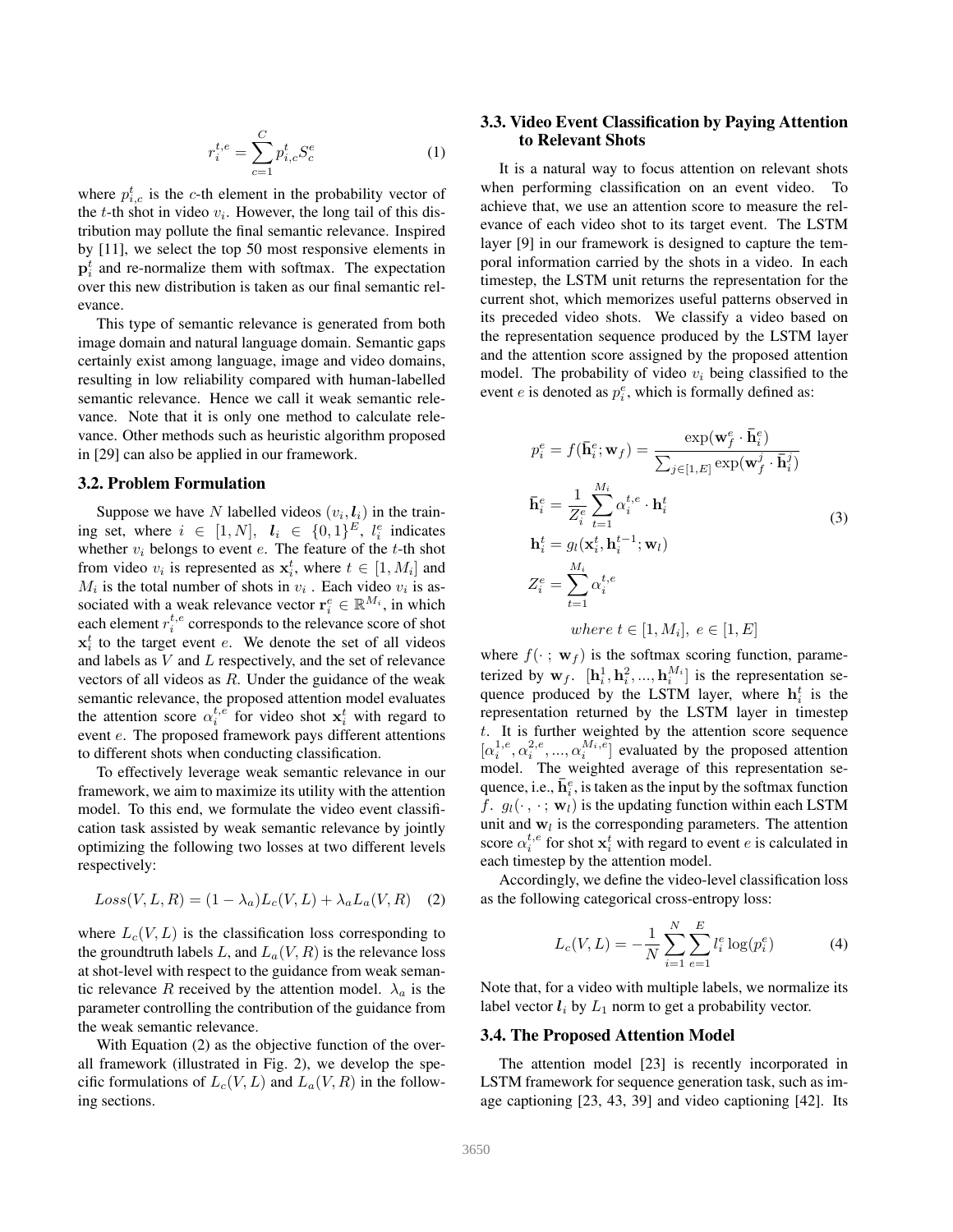basic idea is that, when generating a caption for an image or video, in each timestep, the attention model computes the weight, i.e., attention score, for every individual visual region (e.g., image regions, video shots). Based on the combination of the weighted visual regions, the LSTM layer generates a word for the current timestep.

However the above attention models are only supervised by the ground-truth labels, i.e., the captions of images or videos. To effectively leverage weak semantic relevance in video classification, we design a novel attention model which is not only supervised by the groundtruth event labels, but also guided by weak semantic relevance.

For a video  $v_i$ , in timestep t, we define the attention score vector  $\alpha_i^t$  for shot  $\mathbf{x}_i^t$  by the following equations:

$$
\alpha_i^t = g_a(\mathbf{h}_i^t, \mathbf{x}_i^t; \mathbf{w}_a)
$$
  
where  $t \in [1, M_i]$  (5)

where  $g_a(\cdot, \cdot; \mathbf{w}_a)$  is an attention network with softmax output and being parameterized by  $w_a$ . Each element  $\alpha_i^{t,e}$ in  $\alpha_i^t$  is the attention score of shot  $\mathbf{x}_i^t$  with respect to event e. We use a multi-layer perceptron as our attention network conditioned on shot feature  $\mathbf{x}_i^t$  and its corresponding representation  $\mathbf{h}_i^t$  produced by the LSTM layer.

Note that, most existing attention models are designed for captioning, i.e., word sequence generation, where strong relations between neighbouring words exist. Basically, these models compute the attention score for current timestep t purely based on the previous representation  $\mathbf{h}_{i}^{t-1}$  [39, 42]. In video event classification task, we focus on the discriminative power of the final video representations. Therefore, our attention network is conditioned on  $\mathbf{h}_i^t$ and  $x_i^t$ . More specifically, we feed the concatenated vector  $[\mathbf{h}_i^t, \mathbf{x}_i^t]$  to our attention network, where  $\mathbf{h}_i$  captures the temporal information of the observed video shots and  $x_i$ preserves the inherent visual appearance of the current shot.

The weak semantic relevance can be hardly used as the attention score directly to weight video shots, because it is noisy and not reliable enough. Instead of completely rely on it, we utilise it in our attention model as a weak guidance. The attention loss  $L_a(V, R)$  is correspondingly formulated as:

$$
L_a(V,R) = \frac{1}{N} \sum_{i=1}^{N} ||\mathbf{\alpha}_i^t - \mathbf{r}_i^t||^2
$$
 (6)

where  $\alpha_i^t$  is the attention score vector of video  $v_i$ , calculated by Equation (5). This loss function implies that  $\alpha_i^t$  follows a Gaussian distribution with mean  $\mathbf{r}_i^t$ . By this way the proposed attention model takes the weak relevance as a priori when computing the attention score for the current shot.

The overall objective function, i.e., Equation (2), is optimized using stochastic gradient descent. By minimizing this objective function, our model exploits weak semantic relevance by the proposed attention model to facilitate video classification.

As emphasised before, the proposed attention model is supervised not only by video-level groundtruth event label, but also under the weak guidance of the shot-level semantic relevance. We can examine this by investigating the propagation path of gradient w.r.t attention scores: according to Equations  $(2)$ ,  $(3)$ ,  $(4)$ ,  $(5)$  and  $(6)$ , the gradient w.r.t the attention model is:

$$
\frac{\partial Loss(V, L, R)}{\partial \alpha_i} = (1 - \lambda_a) \frac{\partial L_c(V, L)}{\partial \bar{\mathbf{h}}_i} \cdot \frac{\partial \bar{\mathbf{h}}_i}{\partial \alpha_i} + \lambda_a \frac{\partial L_a(V, R)}{\partial \alpha_i}
$$
\n(7)

Similarly, the LSTM layer is also supervised by these two level losses. The gradient w.r.t the parameters of LSTM layer, i.e.,  $w_l$  is:

$$
\frac{\partial Loss(V, L, R)}{\partial \mathbf{w}_l} = (1 - \lambda_a) \frac{\partial L_c(V, L)}{\partial \bar{\mathbf{h}}_i} \cdot \frac{\partial \bar{\mathbf{h}}_i}{\partial \mathbf{w}_l} + \lambda_a \frac{\partial L_a(V, R)}{\partial \alpha_i} \cdot \frac{\partial \alpha_i}{\partial \bar{\mathbf{h}}_i} \cdot \frac{\partial \bar{\mathbf{h}}_i}{\partial \mathbf{w}_l}
$$
(8)

The above equations clearly illustrates how the proposed framework learns from two different knowledge sources, i.e., event videos and Web-collected weak semantic relevance.

#### 4. Experiments

In this section, we conduct extensive experiments to evaluate the effectiveness of our framework and the ability of the proposed attention model with leveraging weak semantic relevance.

#### 4.1. Experiment Setup

Dataset. The performance study is conducted on three large-scale benchmark video event datasets, i.e., MEDTest14 [33], ActivityNet [8] and FCVID [15].

MEDTest14 [33] is a commonly-used benchmark dataset covering 20 events for complex video event classification. Each event has 100 positive training examples, and all events share about 5,000 negative training examples. The test set has approximately 23,000 videos.

ActivityNet [8] is recently released for complex human activity recognition. It comprises 28K videos of 203 activity categories collected from YouTube. The lengths of the videos range from several minutes to half an hour. The total length of the whole dataset is 849 hours. Many of the videos in this dataset are shot by amateurs in uncontrolled environments, where the variances within the same activity category are often large. ActivityNet provides trimmed and untrimmed videos for evaluation. Following the settings in [38], we adopt a more challenging untrimmed setting for our experiments. ActivityNet consists of training, validation, and test splits. The test split is not publicly available,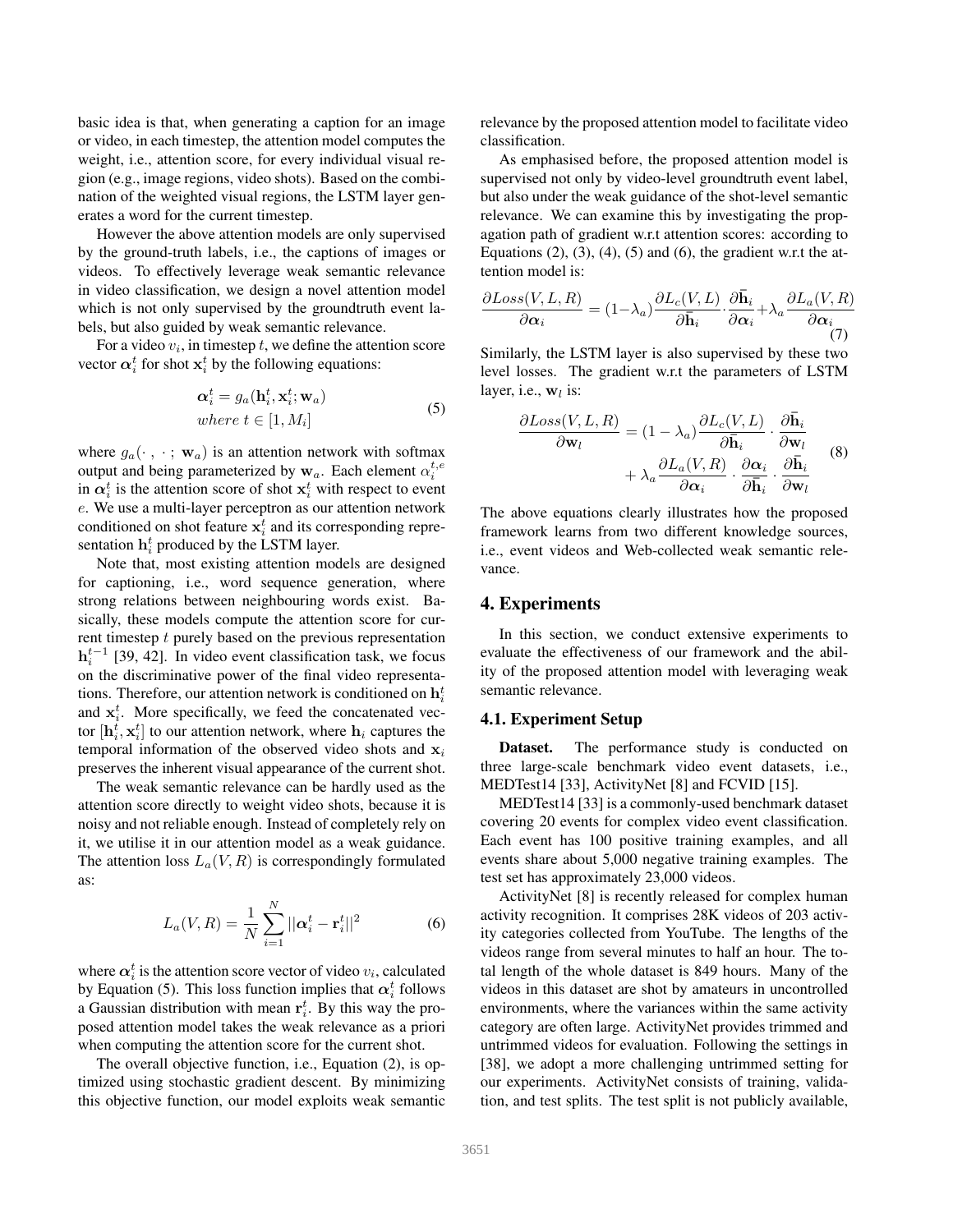as the authors are reserving the test data for a potential future competition. Hence we use validation set as our test set as well as [38] does.

FCVID [15] consists of 91,223 Web videos annotated manually according to 239 categories. The total duration of all videos is 4,232 hours and the average duration per video is 167 seconds. The categories in FCVID cover a wide range of topics like social events (e.g., "tailgate party"), procedural events (e.g., "making cake"), objects (e.g., "panda"), scenes (e.g., "beach"), etc. We use its standard split of 45,611 videos for training and 45,612 videos for testing.

Implementation Details. Due to the computational limitation of our experimental environment, we construct a moderate sized network by segmenting each video into 30 shots. The color histogram difference between consecutive frames is considered as the indicator of shot boundaries. Other segmentation algorithms can also be employed in our framework. For videos that have more than 30 shots, an agglomerative clustering alike method is applied to repeatedly merge two shortest shots into one in each round until the number of all shots is reduced to 30. For videos with less than 30 shots, we simply pad them with zeros at the tail. The middle frame of each shot is selected as its representative, whose feature is extracted by applying a very deep CNN architecture (from fc6 layer of VGG-19 [28]). We also use its probability output to compute the weak semantic relevance for each frame as explained in Sec. 3.1. Since unidirectional LSTM can only capture the previously observed temporal patterns (related to the current timestep) in a video, we adopt bidirectional LSTM [27, 7] to capture the intact temporal context (previous and post). Stochastic gradient descent algorithm with momentum is used to train our model. The batch size, momentum, and dropout rate (applied on both LSTM layer and fully connected layer) are set to be 64, 0.9 and 0.1 respectively. The learning rate is set to be 0.01 initially and divided by 10 after every 10K iterations. Finally, we employ mean average precision (mAP) to evaluate the overall performance on all three datasets.

Compared methods. The proposed approach are compared with the following alternative methods including two baseline methods and four state-of-the-art methods that also utilize weak semantic relevance generated from Web:

- 1. SVM-WA. The weak semantic relevance is directly used to weight video shot features without considering its reliability. The weighted shot features in a video are then average-pooled into a global feature vector, on which SVM is applied for classification.
- 2. LSTM-NR. It is a variant of the proposed method without utilizing weak semantic relevance. It is equivalent to LSTM with a conventional attention model.
- 3. Nearly-Isotonic SVM (NISVM) [3]. This state-of-the-

|                | ActivityNet | <b>FCVID</b> | MEDTest14 |
|----------------|-------------|--------------|-----------|
| <b>SVM-WA</b>  | 50.8%       | 69.9%        | 28.1%     |
| <b>LSTM-NR</b> | 55.1%       | 73.2%        | 29.1%     |
| Ours           | $61.6\%$    | 77.8%        | $36.3\%$  |

Table 1: Comparisons with baseline methods on ActivityNet, FCVID and MEDTest14 datasets

|                     | ActivityNet | <b>FCVID</b> |
|---------------------|-------------|--------------|
| Ma et al. [20]      | 53.8%       |              |
| Heilbron et al. [8] | 42.5%       |              |
| Jiang et al. $[15]$ |             | 73.0%        |
| OSF [38]            | 56.8%       | 76.5%        |
| <b>Durs</b>         | 61.6%       | 77.8%        |

Table 2: Comparisons with state-of-the-art methods on ActivityNet and FCVID datasets. Our method achieve best classification performance on both of the two datasets.

art method sorts the video shots by their semantic relevance. An isotonic regularizer is introduced to impose larger weights on the shots with higher semantic relevance.

- 4. Ma et al. [20]. The authors download 393K eventrelated Web images from Google and Flickr by directly searching the event names. These Web images are assumed in high relevance to their corresponding events and are further used in fine-tuning CNNs.
- 5. Jiang et al. [15]. It combines multiple state-of-the-art handcrafted visual features (e.g., improved dense trajectories) and deep features. The authors use a regularized deep neural network to exploit feature and class relationships.
- 6. OSF[38]. In this paper, the CNNs pre-trained on object and scene classification tasks are respectively applied on videos. The probabilistic outputs of these CNNs are considered as the semantic relevance w.r.t object and scene respectively and are used as the input features of a fusion network.

Although there are other video classification methods, they are either based on feature ensemble or fusion of snippet scores [36] but not utilizing semantic information, hence do not apply in our comparable experiments.

#### 4.2. Comparison with Baseline Methods

To examine the extent to which the weak semantic relevance harvested from Web-knowledge can facilitate video classification, we compare our method with two baseline models SVM-MA and LSTM-NR. Table 1 shows the video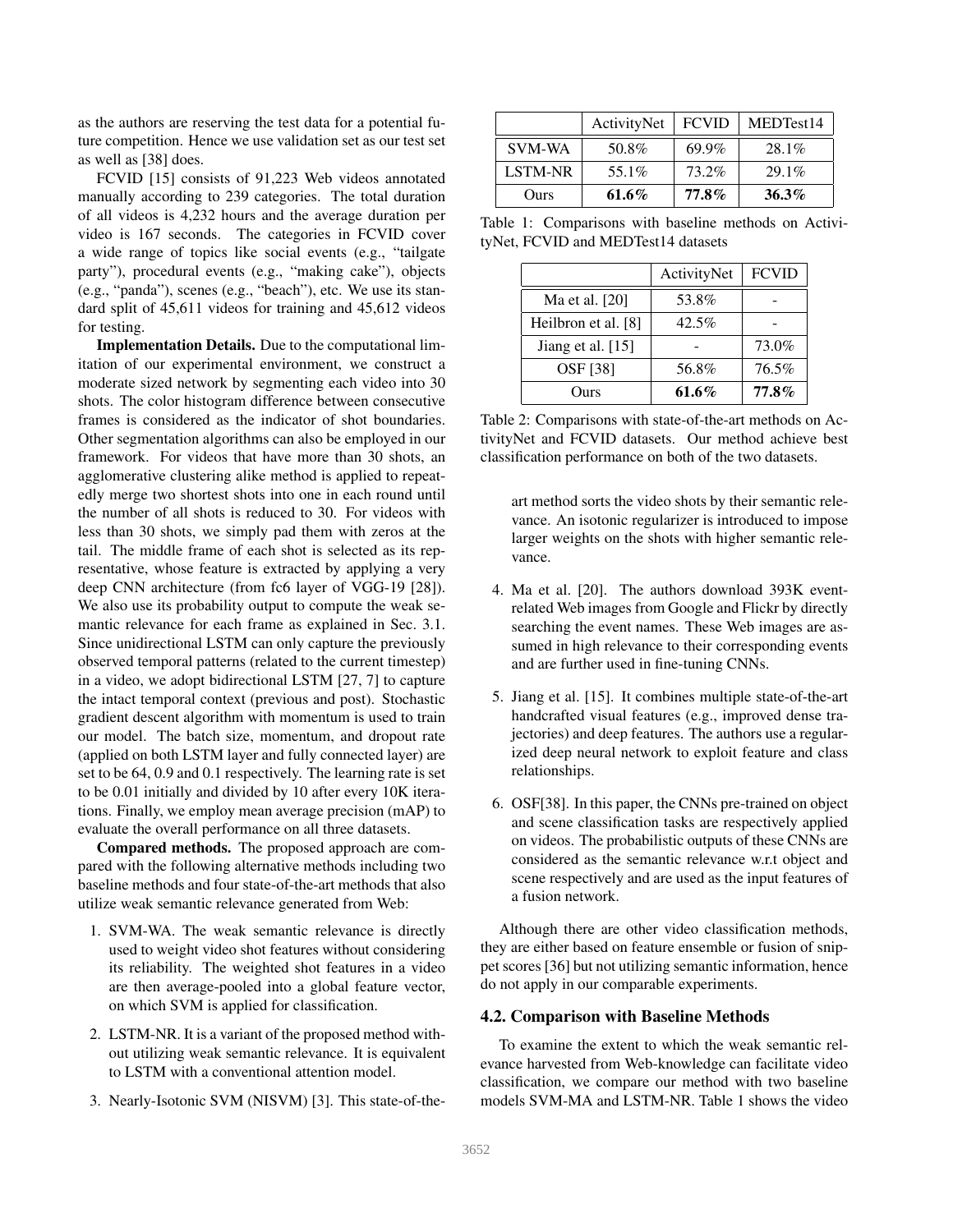

Figure 3: Results on MEDTest14 dataset. The mean APs of SVM-WA, LSTM-NR, NISVM and our full model are 28.1%, 29.1%, 34.4% and 36.3% respectively



Figure 4: The effect of the relevance loss, i.e., trade-off parameter  $\lambda_a$ , on ActivityNet dataset

classification performance of the evaluated baseline methods and the proposed approach. The proposed method outperforms SVM-MA by large margins i.e., 10.8%, 7.9%, and 8.2% on ActivityNet, FCVID, and MEDTest14 respectively. It apparently evidences our assumption discussed in Sec. 3.1 that utilising the weak semantic relevance without distinguish its reliability may result in inferior classification performance. The automatic learning process in our proposal effectively distinguishes useful information from noisy weak semantic relevance.

Our method is also compared with its variant LSTM-NR. The main difference between these two methods lies on the attention model training process, where the conventional attention model used in LSTM-NR is supervised by the groundtruth event label while our novel attention model also takes weak semantic relevance as a weak guidance. We get this variant by setting the parameter  $\lambda_a$  in Eq. (2) as 0. As shown in Table 1, the proposed model outperforms its variant over all three datasets. It indicates that our attention model which leverages semantic relevance as weak guid-



Figure 5: The effect of the relevance loss, i.e., trade-off parameter  $\lambda_a$ , on FCVID dataset

ance is superior than the conventional one. The weak semantic relevance makes significant contribution to achieving promising classification performance.

#### 4.3. Comparison with State-of-the-art Methods

In this section, we compare our method with four stateof-the-art methods: NISVM [3], Ma et al. [20], Jiang et al. [15], and OSF[38]. In Fig. 3 and Table 2, we report the results of the performance study over all three datasets.

NISVM [3] is similar to our method. The same points we share are that, we both aim to assign larger weights to video shots with higher semantic relevance and the same sources to obtain weak semantic relevance are used. For a fair comparison, we adopt same settings with [3]. On MEDTest14 dataset, we use Eq. (1) to compute the semantic relevance as in [3], without selecting top 50 most responsive elements. We quote their best results to compare with ours. In Fig. 3, the mean APs of NISVM and our model are 34.4% and 36.3% respectively. Our method outperforms NISVM on 14 events out of 20 events. NISVM sorts the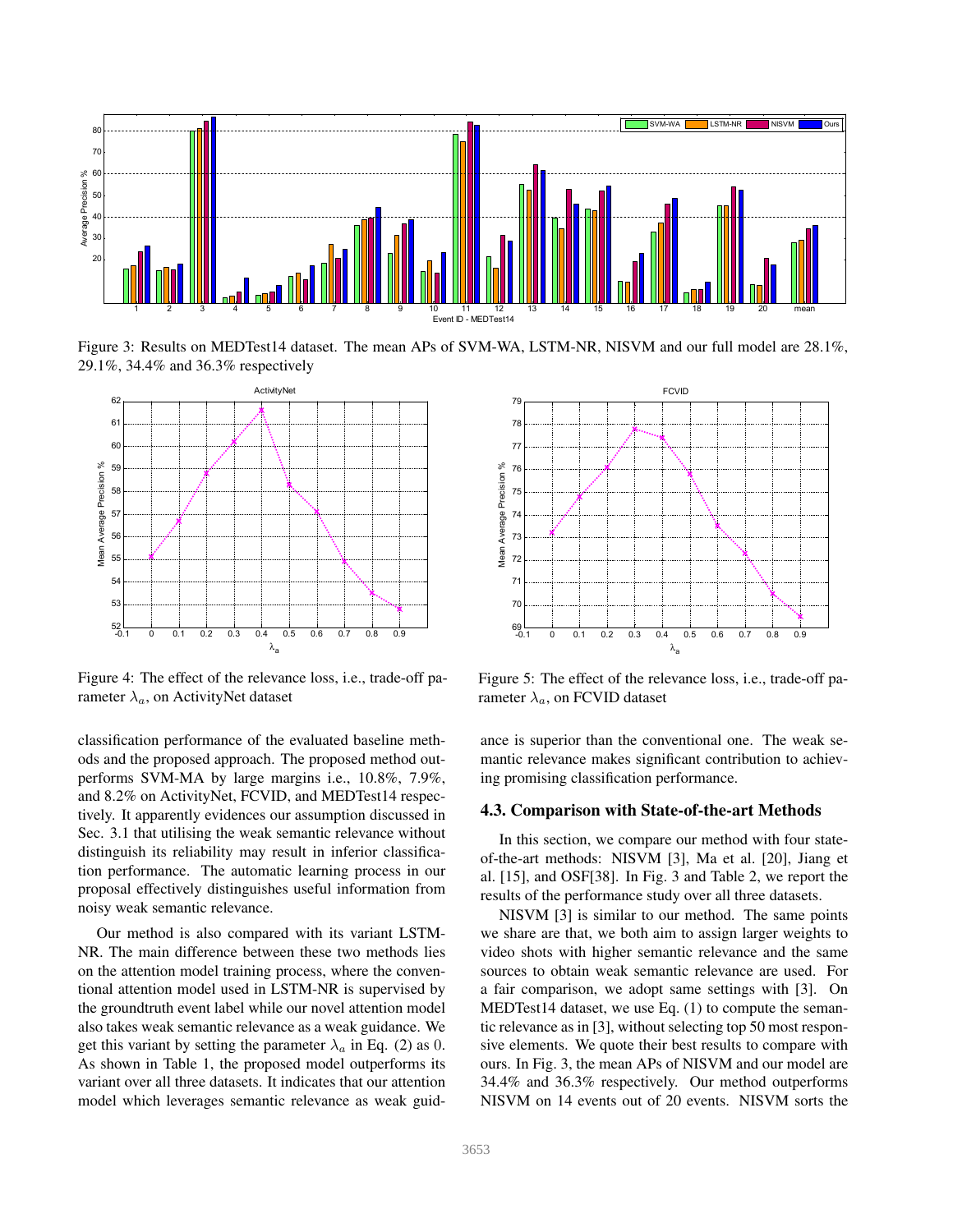video shots by semantic relevance and only considers the ordering information among video shots. As discussed before, our method employs both the semantic relevance as a weak guidance to the proposed attention model and a bidirectional LSTM layer to capture the long-term temporal context among video shots. Hence, our model can exploit more valuable information from both of the semantic relevance and the temporal patterns in video shots.

For event categories 11, 12, 13 and 14, corresponding to "bee keeping", "wedding shower", "non-motorized vehicle repair", and "fixing musical instrument", our method performs not as good as NISVM. After carefully investigating the videos for these four events, we find out that most of these videos are comprised of static scenes, such as "farm", "church", etc. In result, the temporal information is overwhelmed by the strong static visual appearance and the LSTM layer in our model is overfitted. The fact that LSTM-NR performs even worse than SVM-WA on these four events also proves this observation.

In [20], Ma et al. evaluate several recent proposed very deep CNN architectures such as VGG-16, VGG-19 [28] and M2048 [4] etc., for fine-tuning. We quote their best result on ActivityNet dataset from their original paper. Observed from Table 2, the proposed method outperforms their method by a clear margin of 6.7% on ActivityNet. The possible reasons are as follows. Firstly, the compared method does not explicitly distinguish the reliability of the eventrelated images, which may brings noise to the CNNs and be used for fine-tuning. It is not clear how robust the CNNs are to the noises. Secondly, an LSTM layer is used in our model to capture the temporal information in videos, while the CNNs used in [20] for fine-tuning can only capture the spatial visual appearance of images.

We have also quoted the best results of [38] on ActivityNet and FCVID datasets from their original paper in Table 2. This demonstrates the superior effectiveness of our model with regard to utilizing weak semantic relevance. Note that, their method leverages semantic relevance from three aspects i.e., object, scene, and low-level CNN feature, each of which corresponds to a different source domain. In this paper, our method only utilizes one source of semantic relevance. However, it can be naturally extended to combine heterogeneous semantic relevance sources and is expected to achieve an even better performance.

Jiang et al. [15] combines multiple state-of-the-art handcrafted visual features (e.g., improved dense trajectories) and deep features for video event classification. They use a regularized deep neural network to exploit feature and class relationships. As clearly shown in Table 2, our model with the consideration of semantic relevance is more effective. In the meanwhile, our method is expected to be further improved by considering motion features for video shot representation, while we only use static CNN feature for model simplicity in this work.

### 4.4. Experimental Study of The Contribution of Weak Semantic Relevance

In this section, we conduct empirical analysis on the contribution of the weak semantic relevance. In Fig. 4 and Fig. 5 we depict the performance on ActivityNet and FCVID respectively of the proposed method against different values of parameter  $\lambda_a$  in Eq. (2). A larger value of  $\lambda_a$ means a larger weight on the weak semantic relevance. On ActivityNet dataset our model achieves the best classification performance when  $\lambda_a = 0.4$ , and on Fcvid dataset it works best when  $\lambda_a = 0.3$ . On both of these two datasets, when  $\lambda_a$  increases larger than 0.4, the classification performance drops dramatically. It implies that, when  $\lambda_a$  gets larger than 0.4 our model starts to be dominated by the weak semantic relevance. This phenomenon can be understood as follows: the semantic relevance we extract from Webknowledge is not reliable enough to contribute more than "40%" (corresponds to  $\lambda_a$ =0.4) to the classification task. If more reliable semantic relevance can be obtained, a larger value should be imposed to  $\lambda_a$ , i.e., let semantic relevance contributes more for better classification performance.

### 5. Conclusion

In this paper, we propose a framework with a novel attention model to automatically utilize weak semantic relevance to assist video classification task. This framework jointly optimizes two objectives at video-level and shotlevel separately, which explicitly affect video classification from both global-level (i.e., video-level labels) and locallevel (i.e., shot-level attention scores). To alleviate the effect of the noises carried by the weak semantic relevance, we use weak semantic relevance as a weak guidance in the proposed attention model, instead of considering it as the attention score directly. This process significantly improves the effectiveness of our proposed model.

Comprehensive performance studies have been conducted by comparing our method with six other methods over three large-scale benchmark datasets. The effectiveness of our method is evidenced by its superior performances compared with others.

Our framework can also be smoothly extended and improved by generating weak semantic relevance from heterogenous information sources or combining multiple advanced visual features for video shot representation.

Acknowledgments. This work is supported by ARC FT130101530, FT120100718, DP170103954 and National Natural Science Foundation of China No. 61632007.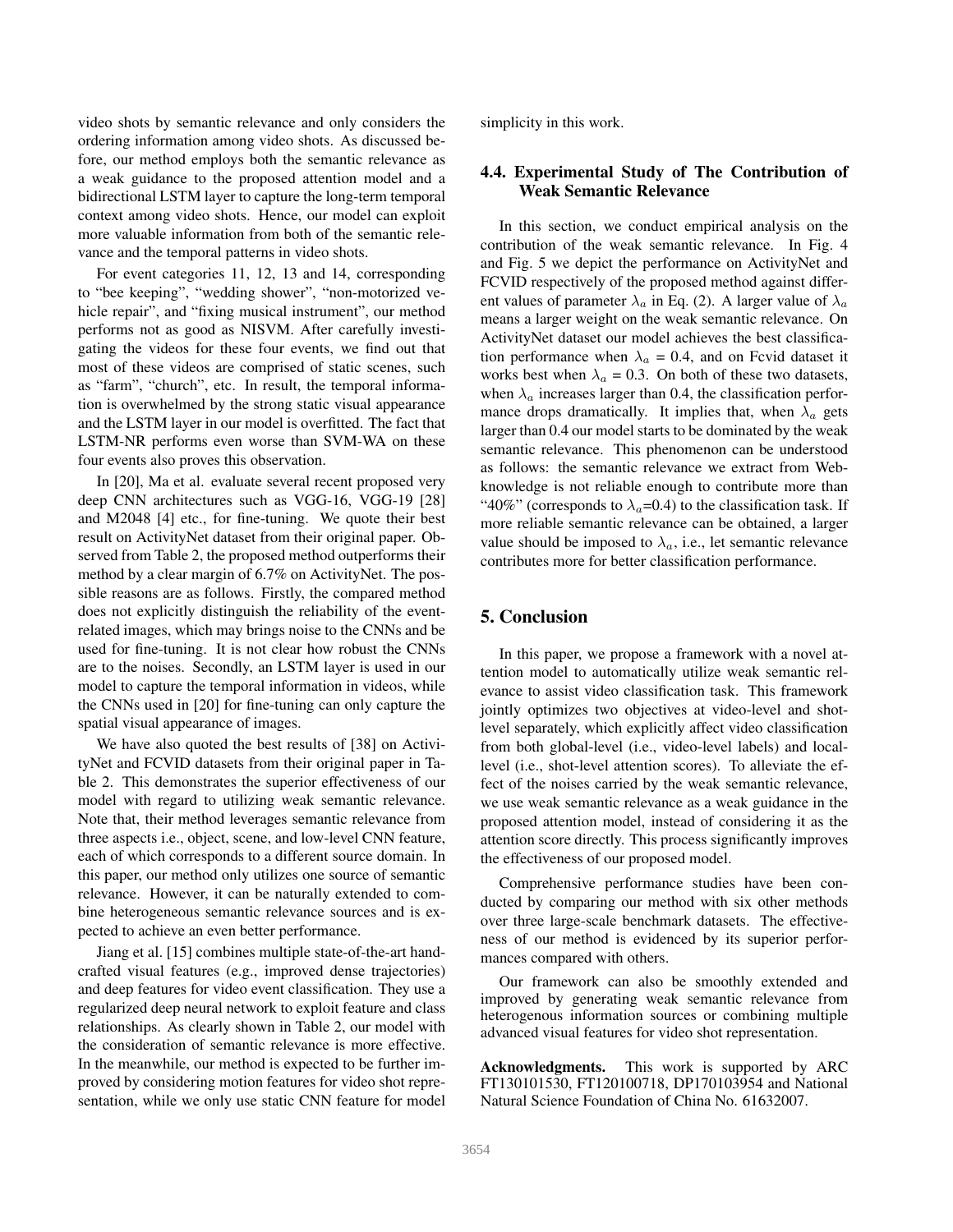# References

- [1] S. Bhattacharya, M. M. Kalayeh, R. Sukthankar, and M. Shah. Recognition of complex events: Exploiting temporal dynamics between underlying concepts. In *CVPR*, pages 2243–2250, June 2014.
- [2] X. Chang, Y. Yang, G. Long, C. Zhang, and A. G. Hauptmann. Dynamic concept composition for zero-example event detection. In *AAAI*, pages 3464–3470, 2016.
- [3] X. Chang, Y. Yang, E. P. Xing, and Y. Yu. Complex event detection using semantic saliency and nearly-isotonicSVM. In *ICML*, 2015.
- [4] K. Chatfield, K. Simonyan, A. Vedaldi, and A. Zisserman. Return of the devil in the details: Delving deep into convolutional nets. In *British Machine Vision Conference, BMVC 2014, Nottingham, UK, September 1-5, 2014*, 2014.
- [5] C. Gan, N. Wang, Y. Yang, D. Yeung, and A. G. Hauptmann. Devnet: A deep event network for multimedia event detection and evidence recounting. In *CVPR*, pages 2568–2577, 2015.
- [6] C. Gan, T. Yao, K. Yang, Y. Yang, and T. Mei. You lead, we exceed: Labor-free video concept learning by jointly exploiting web videos and images. In *CVPR*, June 2016.
- [7] A. Graves, N. Jaitly, and A. Mohamed. Hybrid speech recognition with deep bidirectional LSTM. In *2013 IEEE Workshop on Automatic Speech Recognition and Understanding, Olomouc, Czech Republic, December 8-12, 2013*, pages 273–278, 2013.
- [8] F. C. Heilbron, V. Escorcia, B. Ghanem, and J. C. Niebles. Activitynet: A large-scale video benchmark for human activity understanding. In *CVPR*, pages 961–970, 2015.
- [9] S. Hochreiter and J. Schmidhuber. Long short-term memory. *Neural Computation*, 9(8):1735–1780, 1997.
- [10] H. Izadinia and M. Shah. Recognizing complex events using large margin joint low-level event model. In *12th European Conference on Computer Vision*, pages 430–444, 2012.
- [11] M. Jain, J. C. van Gemert, T. Mensink, and C. G. M. Snoek. Objects2action: Classifying and localizing actions without any video example. In *ICCV*, pages 4588–4596, 2015.
- [12] L. Jiang, A. G. Hauptmann, and G. Xiang. Leveraging high-level and low-level features for multimedia event detection. In *ACM International Conference on Multimedia*, pages 449–458, 2012.
- [13] L. Jiang, S. Yu, D. Meng, Y. Yang, T. Mitamura, and A. G. Hauptmann. Fast and accurate content-based semantic search in 100m internet videos. In *ACM International Conference on Multimedia*, pages 49–58, 2015.
- [14] Y. Jiang, S. Bhattacharya, S. Chang, and M. Shah. High-level event recognition in unconstrained videos. *IJMIR*, 2(2):73– 101, 2013.
- [15] Y. Jiang, Z. Wu, J. Wang, X. Xue, and S. Chang. Exploiting feature and class relationships in video categorization with regularized deep neural networks. *IEEE Transactions on Pattern Analysis and Machine Intelligence*, to appear.
- [16] A. Krizhevsky, I. Sutskever, and G. E. Hinton. Imagenet classification with deep convolutional neural networks. In *Advances in Neural Information Processing Systems*, pages 1106–1114, Dec. 2012.
- [17] I. Laptev. On space-time interest points. *International Journal of Computer Vision*, 64(2-3):107–123, 2005.
- [18] C. Li, Z. Huang, Y. Yang, J. Cao, X. Sun, and H. T. Shen. Hierarchical latent concept discovery for video event detection. *IEEE Trans. Image Processing*, 26(5):2149–2162, 2017.
- [19] D. G. Lowe. Distinctive image features from scale-invariant keypoints. *International Journal of Computer Vision*, 60(2):91–110, 2004.
- [20] S. Ma, S. A. Bargal, J. Zhang, L. Sigal, and S. Sclaroff. Do less and achieve more: Training cnns for action recognition utilizing action images from the web. *Pattern Recognition*, 2017.
- [21] T. Mikolov, K. Chen, G. Corrado, and J. Dean. Efficient estimation of word representations in vector space. *CoRR*, abs/1301.3781, 2013.
- [22] T. Mikolov, I. Sutskever, K. Chen, G. S. Corrado, and J. Dean. Distributed representations of words and phrases and their compositionality. In *NIPS*, pages 3111–3119, 2013.
- [23] V. Mnih, N. Heess, A. Graves, and K. Kavukcuoglu. Recurrent models of visual attention. In *NIPS*, pages 2204–2212, 2014.
- [24] J. Pennington, R. Socher, and C. D. Manning. Glove: Global vectors for word representation. In *EMNLP*, pages 1532– 1543, 2014.
- [25] V. Ramanathan, K. D. Tang, G. Mori, and L. Fei-Fei. Learning temporal embeddings for complex video analysis. In *ICCV*, 2015.
- [26] O. Russakovsky, J. Deng, H. Su, J. Krause, S. Satheesh, S. Ma, Z. Huang, A. Karpathy, A. Khosla, M. S. Bernstein, A. C. Berg, and F. Li. Imagenet large scale visual recognition challenge. *International Journal of Computer Vision*, 115(3):211–252, 2015.
- [27] M. Schuster and K. K. Paliwal. Bidirectional recurrent neural networks. *IEEE Trans. Signal Processing*, 45(11):2673– 2681, 1997.
- [28] K. Simonyan and A. Zisserman. Very deep convolutional networks for large-scale image recognition. *CoRR*, abs/1409.1556, 2014.
- [29] B. Singh, X. Han, Z. Wu, V. I. Morariu, and L. S. Davis. Selecting relevant web trained concepts for automated event retrieval. In *ICCV*, pages 4561–4569, 2015.
- [30] C. Sun and R. Nevatia. ACTIVE: activity concept transitions in video event classification. In *ICCV*, pages 913–920, Dec. 2013.
- [31] I. Sutskever, O. Vinyals, and Q. V. Le. Sequence to sequence learning with neural networks. In *NIPS*, pages 3104–3112, 2014.
- [32] L. Torresani, M. Szummer, and A. W. Fitzgibbon. Efficient object category recognition using classemes. In *11th European Conference on Computer Vision*, pages 776–789, Sept. 2010.
- [33] TRECVID-MED. https://www.nist.gov/itl/iad/mig/med-2014-evaluation. 2014.
- [34] O. Vinyals, A. Toshev, S. Bengio, and D. Erhan. Show and tell: A neural image caption generator. In *CVPR*, pages 3156–3164, 2015.